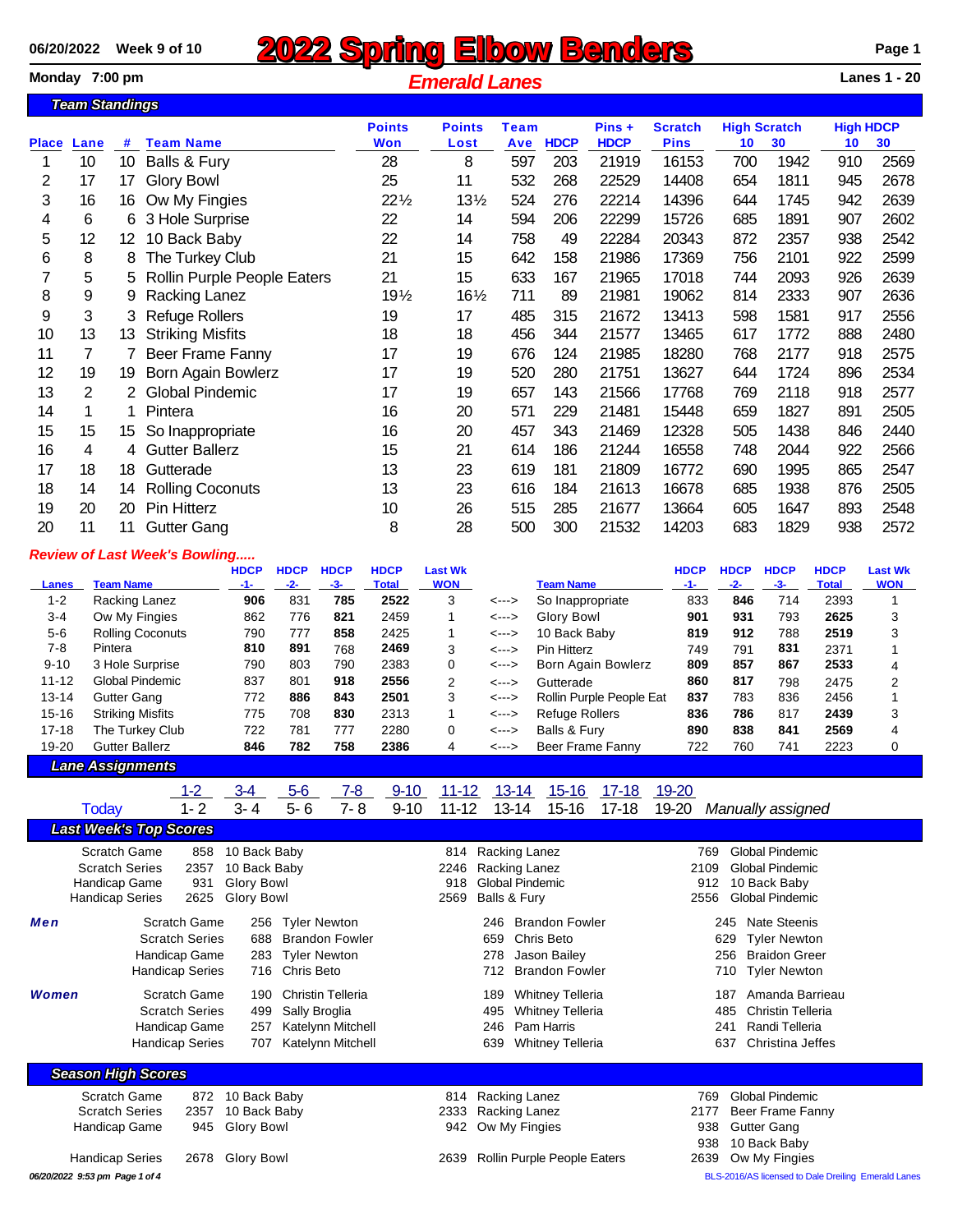## **06/20/2022 Week 9 of 10 2022 Spring Elbow Benders Page 2**

|       | <b>Season High Scores - Continued</b> |     |                    |      |                       |     |                                          |  |
|-------|---------------------------------------|-----|--------------------|------|-----------------------|-----|------------------------------------------|--|
| Men   | Scratch Game                          |     | 279 Kyo Latthamone |      | 258 Chris Beto        |     | 258 Dylan Ferguson<br>258 Brandon Fowler |  |
|       | <b>Scratch Series</b>                 |     | 713 Kyo Latthamone |      | 695 Nate Steenis      |     | 688 Brandon Fowler                       |  |
|       | Handicap Game                         |     | 283 Tyler Newton   | 281  | Ron Groom             |     | 279 Brad Fouts                           |  |
|       | <b>Handicap Series</b>                |     | 732 Justin Webb    |      | 723 Dylan Coffee      |     | 720 Brandon Weatherford                  |  |
| Women | Scratch Game                          |     | 213 Fanny Hassell  |      | 202 Christin Telleria |     | 189 Whitney Telleria                     |  |
|       | <b>Scratch Series</b>                 |     | 538 Fanny Hassell  | 521  | Christin Telleria     |     | 512 Whitney Telleria                     |  |
|       | Handicap Game                         |     | 268 Randi Telleria | 257  | Katelynn Mitchell     | 255 | Lindsay Johnson                          |  |
|       |                                       |     |                    |      |                       |     | 255 Rachel Davis                         |  |
|       | <b>Handicap Series</b>                | 707 | Katelynn Mitchell  | 702. | Rachel Davis          |     | 694 Christina Jeffes                     |  |

|             | <b>Team Rosters</b>  |                                 |                 |             |                 |    |                 |                |     |       |       |              |              |
|-------------|----------------------|---------------------------------|-----------------|-------------|-----------------|----|-----------------|----------------|-----|-------|-------|--------------|--------------|
|             | <b>Bowling</b>       |                                 |                 |             |                 |    | <b>To Raise</b> | <b>To Drop</b> |     |       |       |              | <b>HDCP</b>  |
| ID#         | <b>Hand</b>          | <b>Name</b>                     | <b>Ave HDCP</b> |             | <b>Pins Gms</b> |    | $Avg +1$        | $Avg -1$       | -1- | $-2-$ | $-3-$ | <b>Total</b> | <b>Total</b> |
| 1 - Pintera |                      |                                 |                 |             |                 |    |                 |                |     |       |       |              |              |
| 1           |                      | <b>Tammie Bailey</b>            | 132             | 68          | 3570            | 27 | 420             | 389            | 140 | 132   | 153   | 425          | 632          |
| 2           |                      | Stephanie Koppes                | 136             | 64          | 3682            | 27 | 428             | 397            | 111 | 153   | 113   | 377          | 566          |
| 3           |                      | Jason Whitten                   | 152             | 48          | 4119            | 27 | 471             | 440            | 160 | 149   | 125   | 434          | 575          |
| 4           |                      | Jason Bailey                    | 151             | 49          | 4077            | 27 | 483             | 452            | 167 | 225   | 145   | 537          | 696          |
|             | 2 - Global Pindemic  |                                 |                 |             |                 |    |                 |                |     |       |       |              |              |
| 5           |                      | Reese Haagensen                 | 137             | 63          | 3725            | 27 | 415             | 384            | 105 | 145   | 160   | 410          | 596          |
| 6           |                      | Erik Haagensen                  | 160             | 40          | 4323            | 27 | 507             | 476            | 195 | 118   | 187   | 500          | 623          |
| 7           |                      | Nate Timpson                    | 174             | 26          | 4698            | 27 | 552             | 521            | 167 | 171   | 202   | 540          | 621          |
| 8           |                      | Chris Beto                      | 186             | 14          | 5022            | 27 | 588             | 557            | 221 | 218   | 220   | 659          | 716          |
|             | 3 - Refuge Rollers   |                                 |                 |             |                 |    |                 |                |     |       |       |              |              |
| 9           |                      | Ron Peterson                    | 147             | 53          | 3983            | 27 | 457             | 426            | 158 | 136   | 159   | 453          | 612          |
| 10          |                      | <b>Kerry Rice</b>               | 125             | 75          | 2627            | 21 | 397             | 372            |     |       |       | 0            | $\mathbf 0$  |
| 84          |                      | Sam Johnson                     | 125             | 75          | 1130            | 9  | 382             | 369            | 131 | 106   | 155   | 392          | 623          |
| 85          |                      | Pam Peterson                    | 88              | 112         | 1326            | 15 | 276             | 257            |     |       |       | 0            | 0            |
| 11          |                      | <b>Connor Poulson</b>           | 134             | 66          | 3227            | 24 | 418             | 390            | 148 | 130   | 126   | 404          | 602          |
| 12          |                      | <b>Travis O'Neil</b>            | 73              | 127         | 219             | 3  | 225             | 218            |     |       |       | 0            | $\mathbf 0$  |
| 101         |                      | Sydney Johnson                  | 100             | 100         | 302             | 3  | 304             | 297            |     |       |       | 0            | $\mathbf 0$  |
| 106         |                      | Dane Johnson                    | 98              | 102         | 296             | 3  | 298             | 291            | 101 | 116   | 79    | 296          | 602          |
|             | 4 - Gutter Ballerz   |                                 |                 |             |                 |    |                 |                |     |       |       |              |              |
| 13          |                      | <b>Dominic Torres</b>           | 159             | 41          | 3832            | 24 | 488             | 460            | 120 | 152   | 133   | 405          | 516          |
| 14          |                      | John Czykoski                   | 147             | 53          | 3539            | 24 | 457             | 429            | 197 | 146   | 137   | 480          | 645          |
| 15          |                      | <b>Braidon Greer</b>            | 143             | 57          | 3881            | 27 | 439             | 408            | 198 | 127   | 143   | 468          | 642          |
| 16          |                      | Myles Pederson                  | 165             | 35          | 3816            | 23 | 500             | 473            | 147 | 173   | 161   | 481          | 583          |
|             |                      | 5 - Rollin Purple People Eaters |                 |             |                 |    |                 |                |     |       |       |              |              |
| 17          |                      | Randi Telleria                  | 120             | 80          | 2887            | 24 | 380             | 352            | 116 | 103   | 160   | 379          | 622          |
| 18          |                      | <b>Whitney Telleria</b>         | 154             | 46          | 3699            | 24 | 486             | 458            | 189 | 147   | 159   | 495          | 639          |
| 19          |                      | <b>Christin Telleria</b>        | 159             | 41          | 4298            | 27 | 502             | 471            | 160 | 135   | 190   | 485          | 611          |
| 20          |                      | Gage Telleria                   | 200             | 0           | 4817            | 24 | 610             | 582            | 201 | 227   | 156   | 584          | 584          |
|             | 6 - 3 Hole Surprise  |                                 |                 |             |                 |    |                 |                |     |       |       |              |              |
| 21          |                      | Ron Groom                       | 135             | 65          | 3655            | 27 | 425             | 394            | 165 | 174   | 149   | 488          | 695          |
| 22          |                      | Matt Houston                    | 153             | 47          | 3687            | 24 | 471             | 443            | 151 | 117   | 161   | 429          | 564          |
| 23          |                      | <b>Chris Houston</b>            | 140             | 60          | 3805            | 27 | 425             | 394            | 132 | 146   | 114   | 392          | 566          |
| 24          |                      | <b>Mark Houston</b>             | 166             | 34          | 3985            | 24 | 524             | 496            | 137 | 161   | 161   | 459          | 558          |
| 93          |                      | Isaiah Hobbs                    | 90              | 110         | 271             | 3  | 275             | 268            |     |       |       | 0            | 0            |
| 104         |                      | Julie Houston                   | 107             | 93          | 323             | 3  | 325             | 318            |     |       |       | 0            | $\mathbf 0$  |
|             | 7 - Beer Frame Fanny |                                 |                 |             |                 |    |                 |                |     |       |       |              |              |
| 25          |                      | <b>Fanny Hassell</b>            | 143             | 57          | 3870            | 27 | 450             | 419            | 120 | 118   | 111   | 349          | 511          |
| 26          |                      | Mike Seedorf                    | 178             | 22          | 4807            | 27 | 563             | 532            | 148 | 173   | 188   | 509          | 572          |
| 92          |                      | <b>Brian Arnold</b>             | 155             | 45          | 3720            | 24 | 492             | 464            | 131 | 147   | 144   | 422          | 551          |
| 28          |                      | Anthony Nacarelli               | 200             | $\mathbf 0$ | 5412            | 27 | 618             | 587            | 205 | 204   | 180   | 589          | 589          |
| 27          |                      | Nick Nacarelli                  | 157             | 43          | 471             | 3  | 477             | 470            |     |       |       | $\mathbf 0$  | $\mathbf 0$  |
|             |                      |                                 |                 |             |                 |    |                 |                |     |       |       |              |              |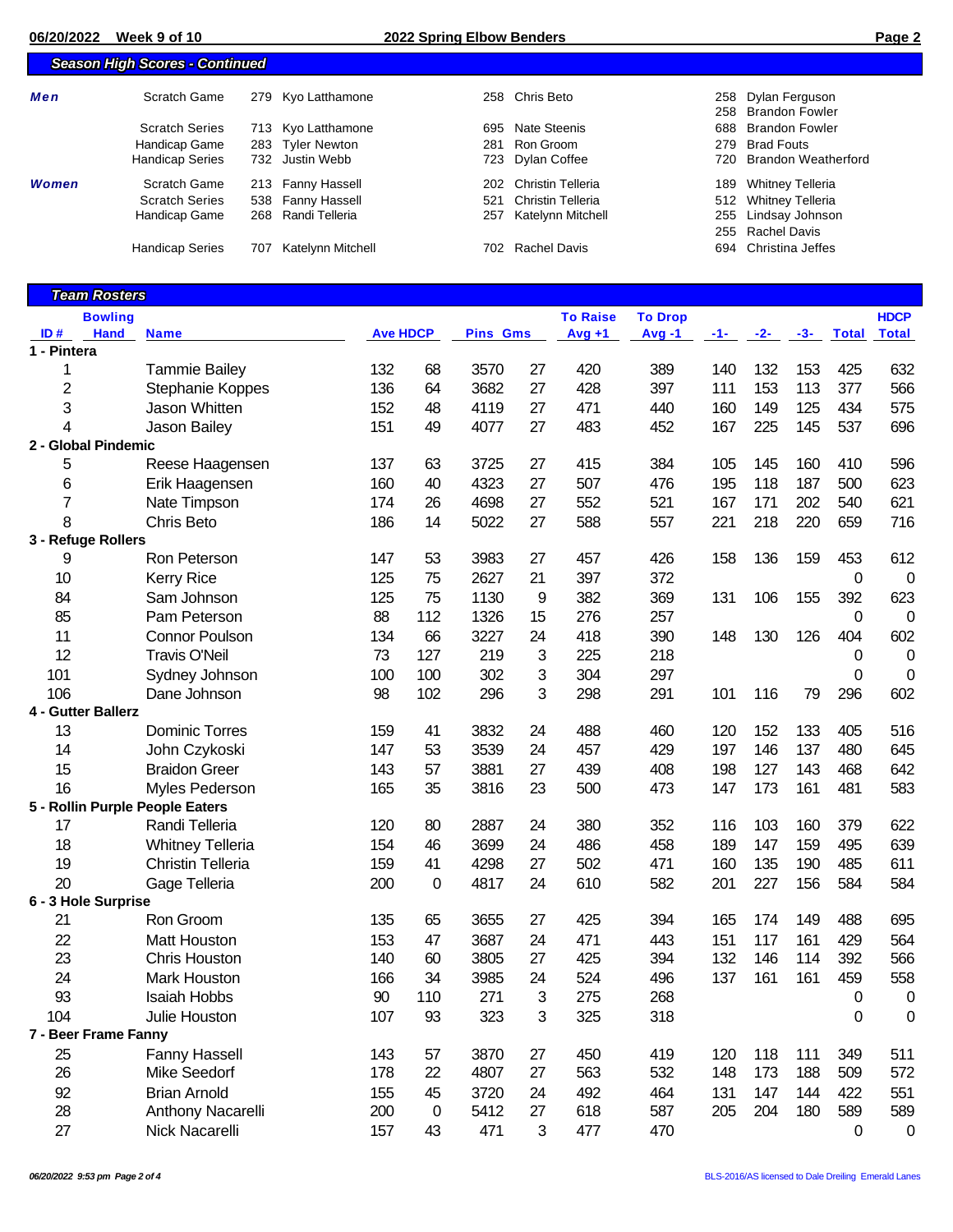| 06/20/2022            | Week 9 of 10                 |                 |                 | 2022 Spring Elbow Benders |    |                 |                |     |       |       |              | Page 3         |
|-----------------------|------------------------------|-----------------|-----------------|---------------------------|----|-----------------|----------------|-----|-------|-------|--------------|----------------|
|                       | <b>Bowling</b>               |                 |                 |                           |    | <b>To Raise</b> | <b>To Drop</b> |     |       |       |              | <b>HDCP</b>    |
| ID#                   | <b>Hand</b><br><b>Name</b>   | <b>Ave HDCP</b> |                 | <b>Pins Gms</b>           |    | $Avg +1$        | Avg-1          | -1- | $-2-$ | $-3-$ | <b>Total</b> | <b>Total</b>   |
| 8 - The Turkey Club   |                              |                 |                 |                           |    |                 |                |     |       |       |              |                |
| 29                    | Martina Ominski              | 124             | 76              | 3349                      | 27 | 401             | 370            | 95  | 100   | 126   | 321          | 543            |
| 30                    | Mel Ostman                   | 146             | 54              | 3966                      | 27 | 444             | 413            | 139 | 157   | 174   | 470          | 635            |
| 31                    | <b>Brandon Weatherford</b>   | 194             | $6\phantom{1}6$ | 5246                      | 27 | 604             | 573            | 143 | 181   | 164   | 488          | 494            |
| 32                    | Adam Ominski                 | 178             | 22              | 4808                      | 27 | 562             | 531            | 191 | 189   | 159   | 539          | 608            |
| 9 - Racking Lanez     |                              |                 |                 |                           |    |                 |                |     |       |       |              |                |
| 33                    | <b>Matt Curtiss</b>          | 166             | 34              | 4001                      | 24 | 508             | 480            | 133 | 169   | 171   | 473          | 569            |
| 34                    | Jacob Muttart                | 168             | 32              | 4045                      | 24 | 518             | 490            | 180 | 176   | 160   | 516          | 612            |
| 35                    | <b>Tyler Newton</b>          | 177             | 23              | 4795                      | 27 | 545             | 514            | 256 | 179   | 194   | 629          | 710            |
| 36                    | <b>Nate Steenis</b>          | 200             | $\mathbf 0$     | 5421                      | 27 | 609             | 578            | 245 | 215   | 168   | 628          | 631            |
| 99                    | <b>Jack Sanchez</b>          | 156             | 44              | 468                       | 3  | 474             | 467            |     |       |       | 0            | $\pmb{0}$      |
| 102                   | <b>Marcus Hoskins</b>        | 110             | 90              | 332                       | 3  | 334             | 327            |     |       |       | 0            | $\mathbf 0$    |
| 10 - Balls & Fury     |                              |                 |                 |                           |    |                 |                |     |       |       |              |                |
| 37                    | <b>Bryan Cloudt</b>          | 164             | 36              | 4432                      | 27 | 518             | 487            | 187 | 178   | 152   | 517          | 628            |
| 38                    | <b>Brad Fouts</b>            | 168             | 32              | 4538                      | 27 | 532             | 501            | 194 | 208   | 190   | 592          | 700            |
| 39                    | Kay Harrison                 | 109             | 91              | 2946                      | 27 | 354             | 323            | 111 | 100   | 117   | 328          | 601            |
| 40                    | Kurt Christensen             | 156             | 44              | 4237                      | 27 | 473             | 442            | 189 | 143   | 173   | 505          | 640            |
| 11 - Gutter Gang      |                              |                 |                 |                           |    |                 |                |     |       |       |              |                |
| 41                    | <b>Emily Broglia</b>         | 111             | 89              | 2670                      | 24 | 354             | 326            | 102 | 126   | 84    | 312          | 576            |
| 42                    | Jessy Kurth                  | 99              | 101             | 2388                      | 24 | 312             | 284            |     |       |       | 0            | $\overline{0}$ |
| 43                    | Zach Giordano                | 142             | 58              | 3002                      | 21 | 430             | 405            |     |       |       | 0            | $\mathbf 0$    |
| 44                    | <b>Chris Christensen</b>     | 148             | 52              | 4019                      | 27 | 451             | 420            | 157 | 149   | 184   | 490          | 649            |
| 81                    | Ben Alcala                   | 180             | 20              | 1625                      | 9  | 547             | 534            | 150 | 209   | 169   | 528          | 582            |
| 12 - 10 Back Baby     |                              |                 |                 |                           |    |                 |                |     |       |       |              |                |
| 45                    | Kyo Latthamone               | 207             | 0               | 4983                      | 24 | 633             | 605            | 193 | 180   | 214   | 587          | 587            |
| 46                    | Dylan Ferguson               | 196             | 4               | 4721                      | 24 | 598             | 570            | 201 | 243   | 158   | 602          | 614            |
| 47                    | Tom Broglia                  | 159             | 41              | 3816                      | 24 | 504             | 476            | 144 | 189   | 147   | 480          | 606            |
| 48                    | <b>Brandon Fowler</b>        | 196             | 4               | 5296                      | 27 | 614             | 583            | 227 | 246   | 215   | 688          | 712            |
| 82                    | <b>Tyler Fowler</b>          | 186             | 14              | 1120                      | 6  | 563             | 553            |     |       |       | 0            | $\overline{0}$ |
| 83                    | Sally Broglia                | 151             | 49              | 906                       | 6  | 462             | 452            | 139 | 178   | 182   | 499          | 694            |
| 13 - Striking Misfits |                              |                 |                 |                           |    |                 |                |     |       |       |              |                |
| 49                    | Pete Baruch                  | 145             | 55              | 3494                      | 24 | 448             | 420            | 124 | 109   | 158   | 391          | 550            |
| 50                    | Pam Harris                   | 106             | 94              | 2556                      | 24 | 333             | 305            | 104 | 87    | 151   | 342          | 627            |
| 51                    | Stephanie Dwyer              | 116             | 84              | 2453                      | 21 | 355             | 330            |     |       |       | 0            | 0              |
| 52                    | Donna Harris                 | 89              | 111             | 1876                      | 21 | 284             | 259            | 109 | 74    | 88    | 271          | 604            |
| 89                    | Ken Dwyer                    | 200             | $\mathbf 0$     | 1805                      | 9  | 607             | 594            | 179 | 179   | 174   | 532          | 532            |
| 90                    | Shawna Spangler              | 124             | 76              | 744                       | 6  | 381             | 371            |     |       |       | $\mathbf 0$  | 0              |
| 91                    | Judi Baruch                  | 120             | 80              | $\mathbf 0$               | 0  |                 |                |     |       |       | 0            | 0              |
| 103                   | Jackson Dwyer                | 179             | 21              | 537                       | 3  | 543             | 536            |     |       |       | 0            | 0              |
|                       | <b>14 - Rolling Coconuts</b> |                 |                 |                           |    |                 |                |     |       |       |              |                |
| 53                    | Gary Chapman                 | 154             | 46              | 4176                      | 27 | 474             | 443            | 146 | 144   | 160   | 450          | 585            |
| 54                    | Greg Moorhouse               | 163             | 37              | 4404                      | 27 | 516             | 485            | 164 | 147   | 158   | 469          | 580            |
| 55                    | Greg Chapman                 | 161             | 39              | 4352                      | 27 | 508             | 477            | 138 | 157   | 199   | 494          | 614            |
| 56                    | Justin Videen                | 138             | 62              | 3746                      | 27 | 424             | 393            | 157 | 144   | 156   | 457          | 646            |
|                       | 15 - So Inappropriate        |                 |                 |                           |    |                 |                |     |       |       |              |                |
| 57                    | Chris Bowen                  | 123             | 77              | 3342                      | 27 | 378             | 347            | 133 | 145   | 98    | 376          | 607            |
| 58                    | Lindsay Johnson              | 101             | 99              | 2745                      | 27 | 315             | 284            | 95  | 101   | 76    | 272          | 563            |
| 59                    | Dani Storck                  | 104             | 96              | 2507                      | 24 | 328             | 300            | 119 | 105   | 86    | 310          | 598            |
| 60                    | Ken Cameron                  | 129             | 71              | 2718                      | 21 | 402             | 377            | 144 | 153   | 112   | 409          | 625            |
| 86                    | Ezra Jackson                 | 103             | 97              | 309                       | 3  | 315             | 308            |     |       |       | 0            | $\mathbf 0$    |
| 95                    | <b>Riley McCoy</b>           | 157             | 43              | 471                       | 3  | 477             | 470            |     |       |       | 0            | $\mathbf 0$    |
| 96                    | Alissa Byrne                 | 78              | 122             | 236                       | 3  | 238             | 231            |     |       |       | 0            | 0              |